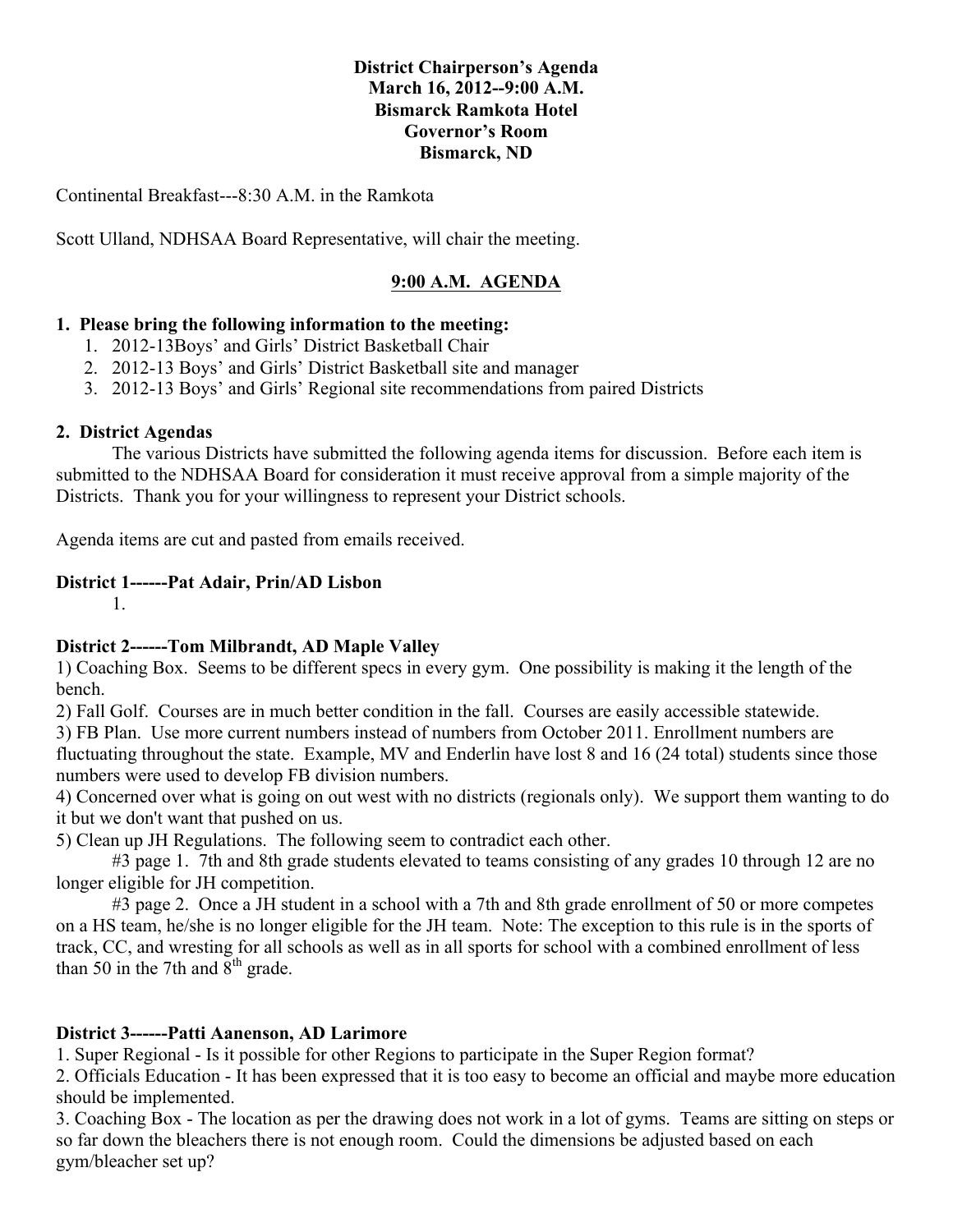4. Basketballs - The coaches and players did not like this year's

basketballs. Do the bid balls have to be used for tournament? They would like to return to the previous style. Did Nike get the state bid?

### **District 4------Sandy Laxdal, Prin/AD Cavalier**

1. Move Golf to the Fall

### **District 5------Matt Herman, Prin/AD Ellendale**

1. Athletic Directors from District 5 would like to recommend to the district chairs for the 2013-2014 season have an option to have a 4 team regional tournament on Tuesday and Thursday on an experimental basis. (In a 5-6 team district such as ours next year, only sending the top two to the region tournament instead of all but one or two would put more emphasis on our district tournament and make for a more competitive regional tournament) – We would like to see how this setup works and compare it to the super regional option to evaluate the pros and cons of each. (We would like to have the option to try this for VB, BBB, and GBB)

### **District 6------Robert Dietchman, Prin/AD Napoleon**

- 1) Statewide all-activities pass for athletic directors
- 2) Inclusion of a 'dead period' during summer vacation
	- a. Identify a 'week' during the summer in July in which 'no' sporting activities could take place including summer leagues, camps, etc.
- 3) Open Gyms
	- a. "Open Gyms" need to be designated "sport specific"

■ Considerations in question—safety and effectiveness of having more than one sport at a time operating during open gym hours

## **District 7------Karla Michaelson, AD Carrington**

- 1. Are super regions the future for VB, GBB, and BBB teams in the state?
- 2. Coaching certification (grades 7-12 or 9-12)
- 3. Will Minot be able to host the state boys basketball tournament in 2013?
- 4. Shot clock has been a positive move in Class B basketball!

## **District 8------Jared Blikre, Prin/AD Rolette**

1. Switch BBB/GBB seasons back. (Girls season first)

- 2. Change shot clock to the same time for BBB/GBB or get rid of 10 second rule for GBB.
- 3. Allow for more flexibility with the coaches box. (Ex: "x" amount from center line)

4. Implement a NDHSAA directed evaluation system for basketball officials similar to what some other states use. Use it to select officials for postseason tournaments.

5. Allow tape on wrestling headgear, but stipulate there may be no writing or decorating of the tape.

6. Reduce the number of wrestling weight classes for Class B. (Down to 12)

7. Criteria for seeding for state wrestling tournament: In order to use placing at the previous year's state tournament as seeding criteria, a wrestler has to have wrestled at least 10 matches in the present season. This would be for 1st or 2nd place seeding at state only.

a. There have been a couple instances where a wrestler has been injured basically the entire year, and wrestles a couple of matches at the end of the year and based on those wins and their state placing from previous year, they have been seeded #1 or #2 at the state tournament, and they don't think this is fair to the wrestlers who have wrestled the whole season.

## **District 9------Curt Pierce, Supt. Center-Stanton**

1) Mercy Rule - over a 30-point lead, shot clock is still used, game clock runs for everything other than timeouts and free throws.